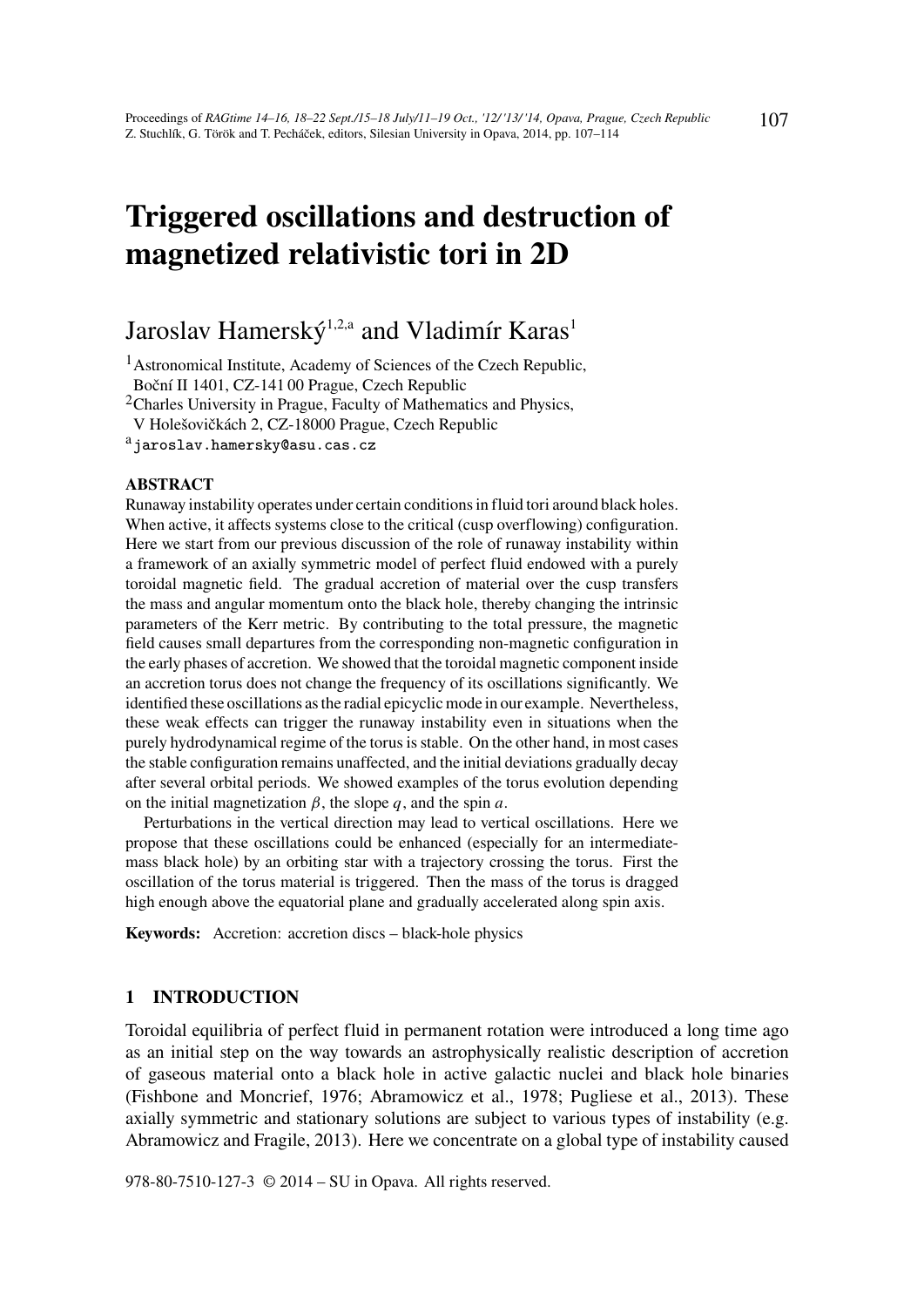# 108 *J. Hamerský and V. Karas*

by an overflow of material over the cusp of a critical equipotential surface (Daigne and Mochkovitch, 1997; Abramowicz et al., 1998; Korobkin et al., 2013). It was suggested that this may lead to specific features that should be observable in the radiation emitted from such a system (Zanotti et al., 2003).

The effect of the mentioned instability can be catastrophic under certain conditions. In particular, a black-hole torus becomes runaway unstable if the angular momentum profile within the torus does not rise sufficiently fast with radius (Abramowicz et al., 1998; Lu et al., 2000). The role of general relativity effects on the runaway mechanism was studied in Font and Daigne (2002) in the context of gamma-ray burst sources. These authors found that by allowing the mass of the black hole to grow by accretion, the disc becomes unstable. However, the parameter space of the problem is much richer than what could be taken into account in early works. For example, the self-gravity of the fluid tends to act against the stability of non-accreting tori (Goodman and Narayan, 1988; Masuda et al., 1998; Montero et al., 2010; Korobkin et al., 2011). Furthermore, the spin parameter can play a role for accretion onto a rotating black hole. In astrophysically realistic models, an interplay of mutually competing effects have to be taken into account.

The role of magnetic fields is known to be essential for accretion. Even the Rayleighstable tori (Seguin, 1975) with a radially increasing profile,  $d/dR > 0$ , become dynamically unstable because of turbulence in the presence of a weak magnetic field (Balbus and Hawley, 1991). Komissarov (2006) has developed a suitable analytical (toy) model of such a magnetized torus described by a polytropic equation of state in Kerr metric. In this model the magnetic field only enters the equilibrium solution for the torus as an additional pressure-like term. We employed this solution as an initial configuration, which we then perturbed and evolved numerically by using a two-dimensional numerical scheme (HARM; see Gammie et al., 2003).

From the mass estimates based on scaling relations that use high-frequency characteristic timescales, the mass of the black hole in M82 X-1, the bright X-ray source in the starburst galaxy M82, was estimated to be 400 solar masses (Pasham et al., 2014). Accretion tori of such intermediate-mass black holes could be perturbed by an orbiting star which could tear out considerable amount of mass above the equatorial plane and amplify the amplitude of vertical oscillations so that the overflow from an equipotential surface could occurs. As the mass approaches the horizon, centrifugal forces decelerate the mass, which causes an increase of pressure, and consequently this gas pressure accelerates the mass to create an outflow. We simulated this process effectively in 2D approach, assuming that the size of the perturbing star is approximately one fourth of the radial extent of accretion torus.

#### 2 OSCILLATIONS OF MAGNETIZED RELATIVISTIC TORI

#### 2.1 Axisymmetric accretion of magnetized fluid tori

The magnetized ideal fluid can be described by the energy-momentum tensor (e.g. Anile, 1989)

$$
T^{\mu\nu} = (w + b^2)u^{\mu} u^{\nu} + \left(P_g + \frac{1}{2}b^2\right)g^{\mu\nu} - b^{\mu} b^{\nu}, \tag{1}
$$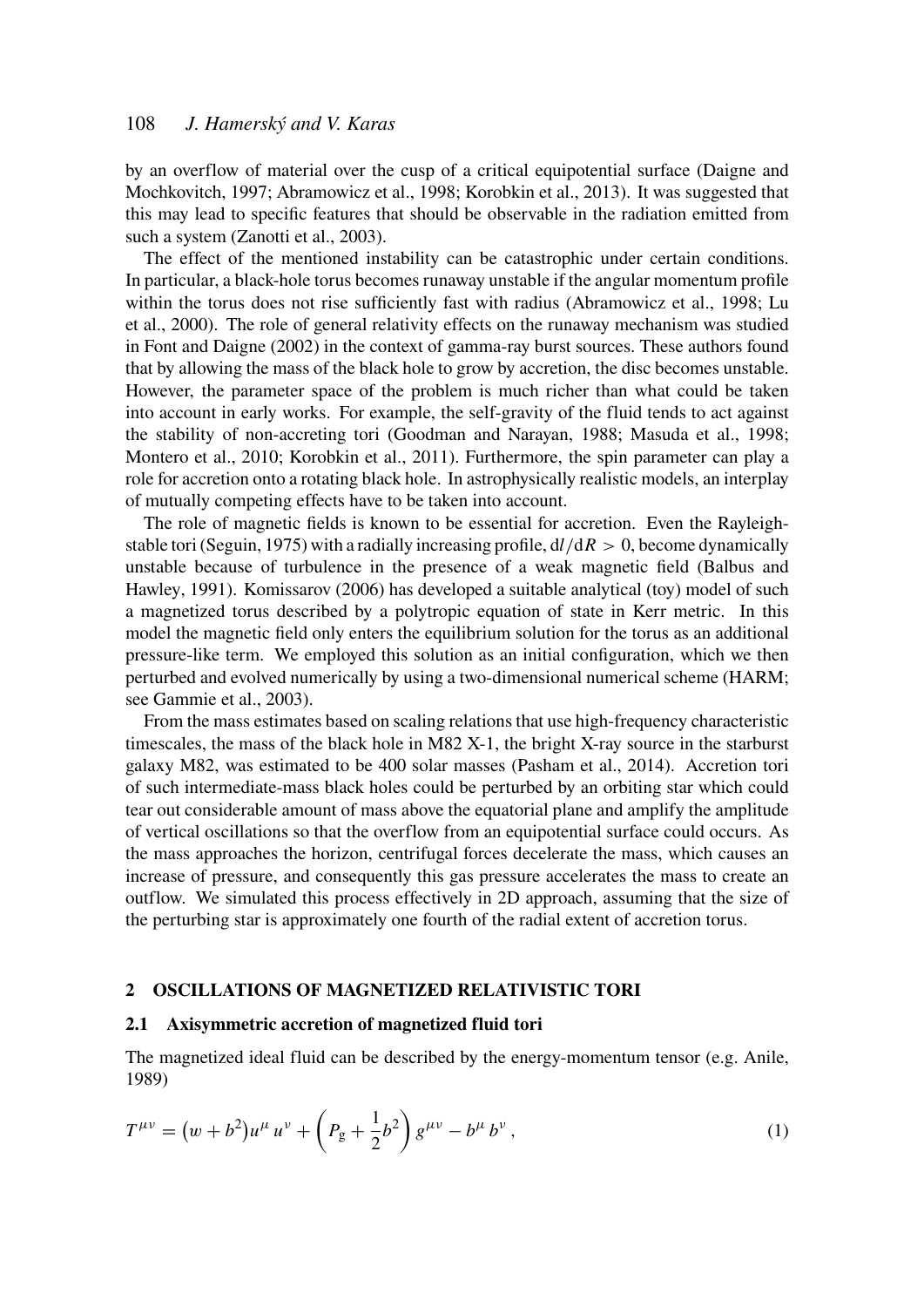where w is the specific enthalpy,  $P_g$  is the gas pressure, and  $b^{\mu}$  is the projection of the magnetic field vector  $(b^2 = b^{\mu}b_{\mu})$ . From the energy-momentum tensor conservation,  $T_{\mu\nu}^{\mu\nu} = 0$ , it follows for a purely axially rotating fluid (Abramowicz et al. 1978; 2013)

$$
\ln|u_t| - \ln|u_{t_{\text{in}}}| + \int_0^{P_g} \frac{\mathrm{d}P}{w} - \int_0^l \frac{\Omega \, \mathrm{d}l}{1 - \Omega l} + \int_0^{\tilde{P}_{\text{in}}} \frac{\mathrm{d}\tilde{P}}{\tilde{w}} = 0, \tag{2}
$$

where  $u_t$  is the covariant component of the four-velocity (subscript "in" corresponds to the inner edge of the torus),  $\Omega = u^{\varphi}/u^t$  is the angular velocity and  $l = -u_{\varphi}/u_t$  is the angular momentum density. By assuming a suitable polytropic equation of state and the rotation law of the fluid, Eq. (2) can be integrated to obtain the structure of equipotential surfaces of the equilibrium configuration (Hamerský and Karas, 2013).

We assume that the above-described initial stationary state is pushed out of equilibrium. This leads to the capture of a small amount of material by the black hole, which increases the black-hole mass, and so the accretion occurs. Abramowicz et al. (1998) argued that tori with radially increasing specific angular momentum are more stable. The algorithm of the numerical experiment proceeds as follows. At the initial step the mass of the black hole was increased by a small amount, typically by about few percent of central object mass. After the time step  $\delta t$ , the elementary mass  $\delta M$  and angular momentum  $\delta L = l(R_{\text{in}}) \delta M$  are accreted across the horizon,  $r = r_+ \equiv [1 + \sqrt{1 - a^2}] GM/c^2$ . The mass increase  $\delta M$  is computed across the norizon,  $r = r_+ = [1 + \sqrt{1 - a} - \frac{1}{2}Gm/c]$ . The mass increase *om* is computed as a difference of the mass of torus  $M_d = \int_V \rho dV$  at *t* and  $t + \delta t$ , where  $dV = u^t \sqrt{-g} d^3x$ is taken over the spatial volume occupied by the torus. The corresponding elementary spin increase is  $\delta a = l \, \delta M / (M + \delta M)$ . Therefore, at each step of the simulation we updated the model parameters by the corresponding low values of mass and angular momentum changes:  $M \to M + \delta M$ ,  $a \to a + \delta a$ . The inner cusp moves accordingly.

Figure 1 shows the dependence of the torus mass on time for different values  $\beta$  of the ratio between thermodynamical and magnetic pressure (plasma parameter),  $\beta = P_g/P_m$ , for a torus with the radially increasing distribution of angular momentum,  $l(R) = l_{K, R=R_{in}}[1 +$  $\epsilon (R - R_{\text{in}})^{q}$  with  $q > 0, 0 < \epsilon \ll 1$ . This means that the reference level of the specific angular momentum is set to  $l = \text{const} = l_{\text{K}}(R_{\text{in}})$ , motivated by the standard theory of thick accretion discs, where the constant value is a limit for stability. A radially growing profile then helps to stabilise the configuration. From the graph we see that the amount of accreted mass is generally larger for smaller  $\beta$ . The plot also shows that the overall gradually decreasing trend is superposed with fast oscillations. After the initial drop of the torus mass (given by the magnitude of the initial perturbation,  $\delta M \simeq 0.01 M$ ) phases of enhanced accretion change with phases of diminished or zero accretion.

Figure 2 compares the magnetized vs. non-magnetized tori for the same spin  $(a = 0.3)$ . In the top panel we show the time dependence of the radial coordinate of the point with the highest mass density  $R = R_c$  (hence the highest pressure) of these two tori, and in the bottom panel the dependence of the highest mass density is captured as a function of time. In the limit of a non-magnetised slender torus ( $R_c \gg 1$ ) these oscillations correspond to the situation that has been treated previously by analytical methods (Blaes et al., 2006). Although the amplitude of  $R_c$  oscillations is quite small in these examples (because the oscillations were initiated by a weak perturbation and the torus centre is relatively far from the black hole), the outer layers of the torus are affected more significantly and can be accreted across the inner edge.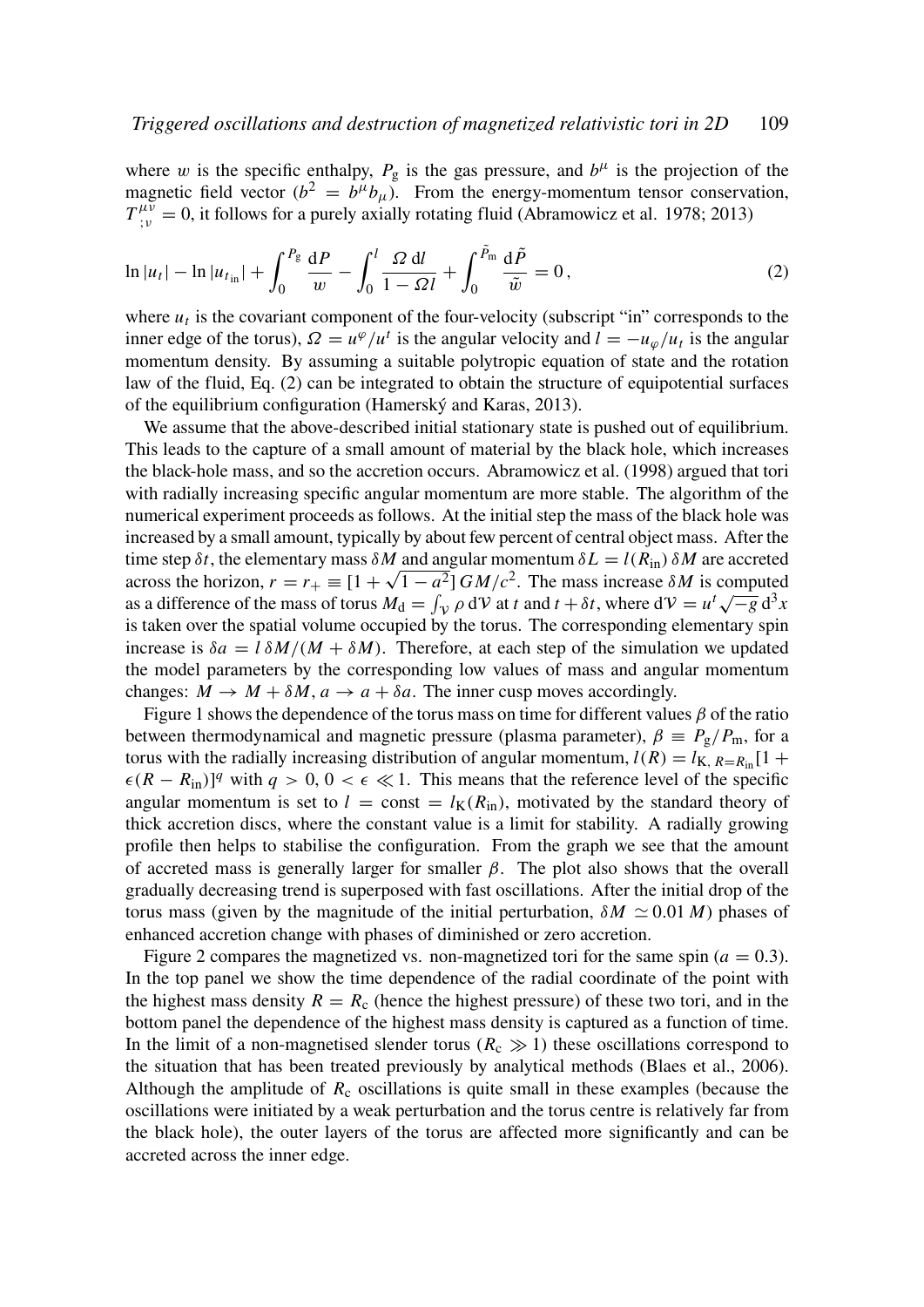

**Figure 1.** Torus mass,  $M_d(t)$ , relative to the black-hole mass as a function of time. The initial rapid accretion rate results in a drop of  $M_d$  that becomes partially stabilised during the subsequent evolution. Time is given in dimensionless units of  $GM/c<sup>3</sup>$ . The orbital period is close to its Keplerian value near the inner edge, i.e. about  $\Delta t(R) \simeq 100$  for the material near  $R = R_{\text{in}}$ . Left panel: The case of spin  $a = 0.1$  is shown for different values of magnetisation parameters  $\beta = 3$  (*dashed*),  $\beta = 80$ (*dotted*), and  $\beta \rightarrow \infty$  (i.e. a non-magnetized case; solid line). *Right panel*: as above, but for  $a = 0.9$ . Figure adopted from (Hamerský and Karas, 2013).



**Figure 2.** Oscillation of the torus centre  $R = R_c$  (*left panel*; radius is expressed in geometrized units  $GM/c^2$  on the vertical axis), and of the central density  $\rho = \rho_c$  (*right panel*); density is relative to its peak value at the centre,  $\rho_c = \rho(R_c)$ . The *solid* line is for a non-magnetized case ( $\beta \gg 1$ ), the *dotted* line denotes the magnetized configuration ( $\beta = 3$ ). Figure adopted from (Hamerský and Karas, 2013).

#### 2.2 Triggered oscillations and destruction of the torus

Vertical and radial oscillations of accretion tori may cause an overflow of matter onto the black hole because during these oscillations some parts of the torus occurs outside the equipotential surface for the initially stable torus. We assumed a following scenario of the periodically perturbed torus. At the beginning we perturb the distribution of mass inside the torus so that it would oscillate. Then we prescribe additional perturbations in the vertical direction which simulate the crossing of a star through the torus. This scenario is reasonable for intermediate-mass black holes since we can assume that the size of the torus and of the star are of the same order. This situation can be still treated without taking the self-gravity into account. During these crossings of the star mass is dragged up from the equatorial plane and consequently accreted. Before reaching the horizon the material is accelerated to create an outflow. Naturally, the interpretation of star-torus interaction is only tentative, because we use the 2D (azimuthally averaged) scheme.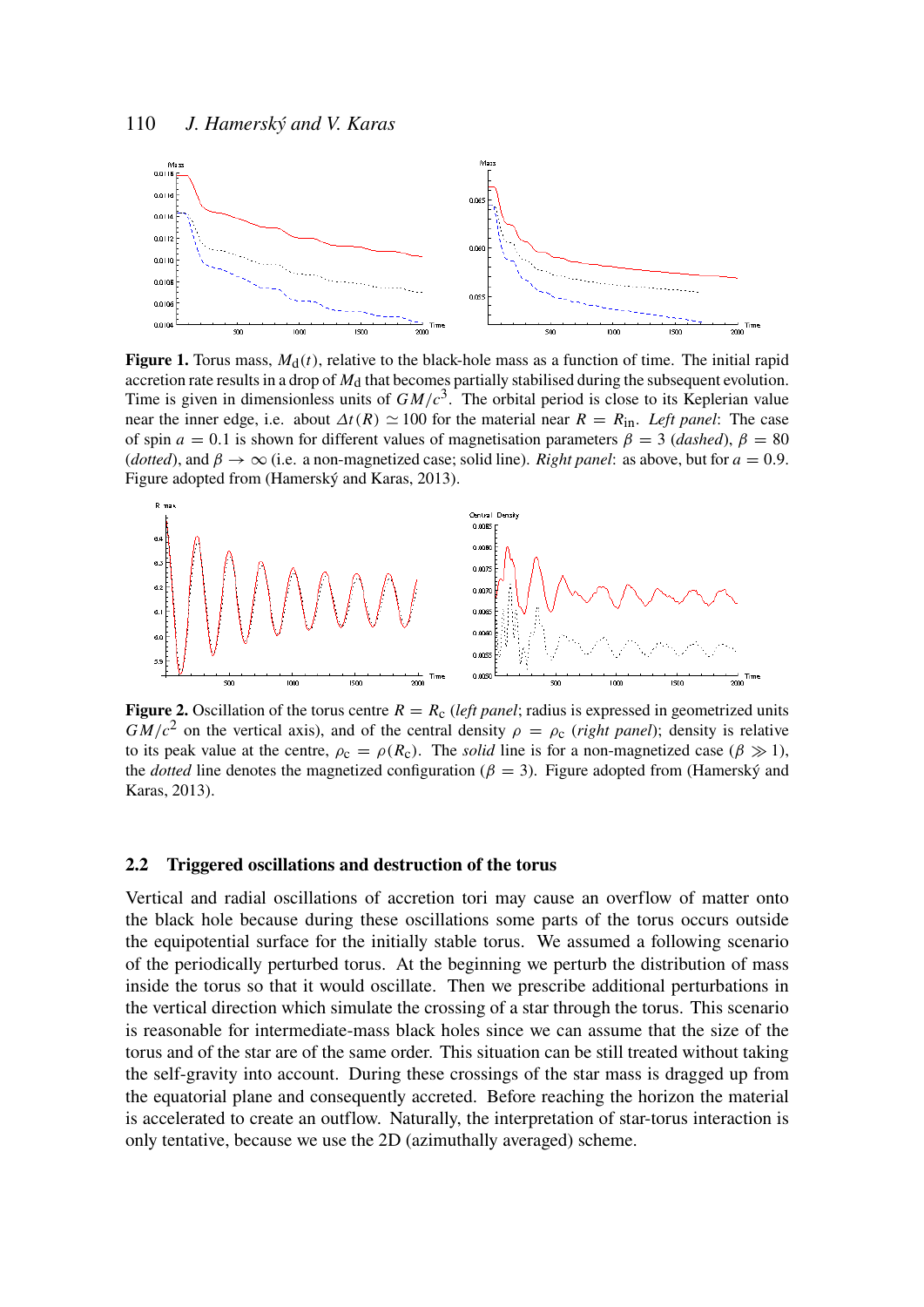



 $t = 16$   $t = 22$ Figure 3. Distribution of mass density in various phases of the simulation (the colour scale in arbitrary units normalized to the maximum density). On the *left-top* panel there is a perturbed distribution of mass at time  $t = 0$ . *Next* panels show the profile of the torus after increasing the number of "star crossings". Coordinates on the axes are identical to coordinates defined in HARM 2D numerical scheme (Gammie et al., 2003). Geometrical units are used, where time is scaled by *GM*/*c* 3 .

Figure 3 shows the time evolution of the torus with additional perturbations. On these images the regions of constant radius correspond to vertical lines parallel to the vertical axis (HARM coordinates are used). The top and the bottom rim of the image correspond to rotation axis of the central Kerr black hole.

On the top part of the right-bottom panel in Fig. 3 one can see the outflow directed away from the horizon. This image is shown in Cartesian coordinates in Fig. 4 where the arrows express a direction and a magnitude of the velocity of the mass. The velocity of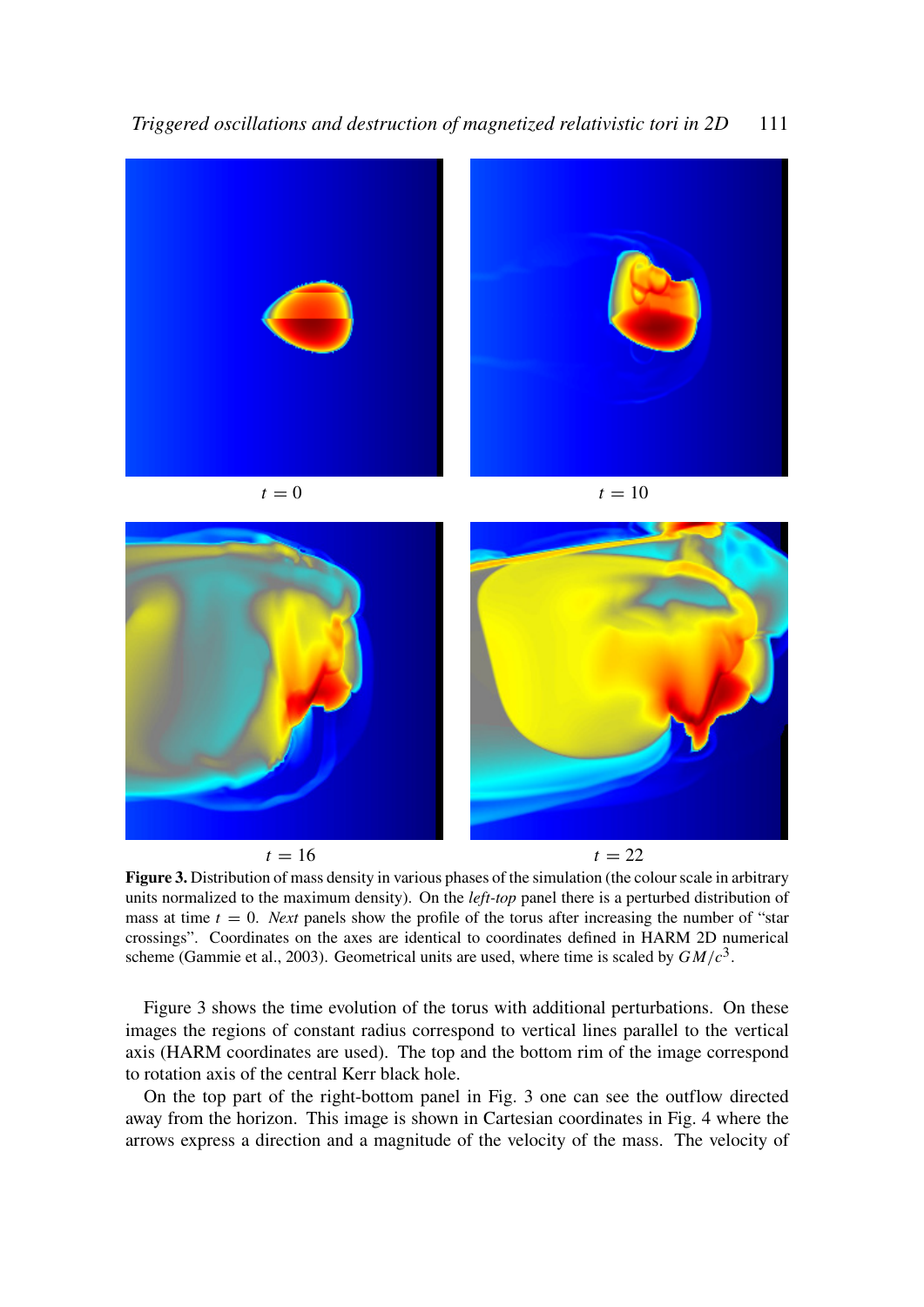

Figure 4. Distribution of mass (colour-coded in arbitrary units) with corresponding velocities indicated by red arrows. While the torus oscillates mainly in the vertical direction, some part of mass high above the equatorial plane has positive radial velocities. (X,Y) are Cartesian coordinates scaled with respect to  $R_g$ .

accelerated mass can reach values about 0.3 *c*. We compared the non-magnetized case with the magnetized one. When we assumed the purely toroidal magnetic field present inside the torus according to the Komissarov solution (Komissarov, 2006) with the magnetization parameter  $\beta = 3$  there was more mass accreted compared to non-magnetized case and velocities of accelerated mass were higher approximately by 12 %. We also tried to add a vertical component of the magnetic field to our simulations. However the strength of this field was not higher than 10 % of the strength of the toroidal magnetic field because for stronger fields numerical problems in the code arise.

### 3 CONCLUSIONS

Within the framework of an axially symmetric magnetized fluid torus model we have extended the previous results on the onset of runaway instability of relativistic configurations near a rotating black hole. The numerical approach allows us to consider also large amplitude perturbations that can lead to significant outflows and even the torus destruction. We concentrated on systems with radially increasing specific angular momentum that are threaded by a purely toroidal magnetic field. We neglected self-gravity of the gaseous material (the mass of the torus was set to be at most several percent of the black-hole mass), nevertheless, we allowed for a gradual change of the Kerr metric mass and spin parameters by accretion over the inner edge. The angular momentum distribution within the torus was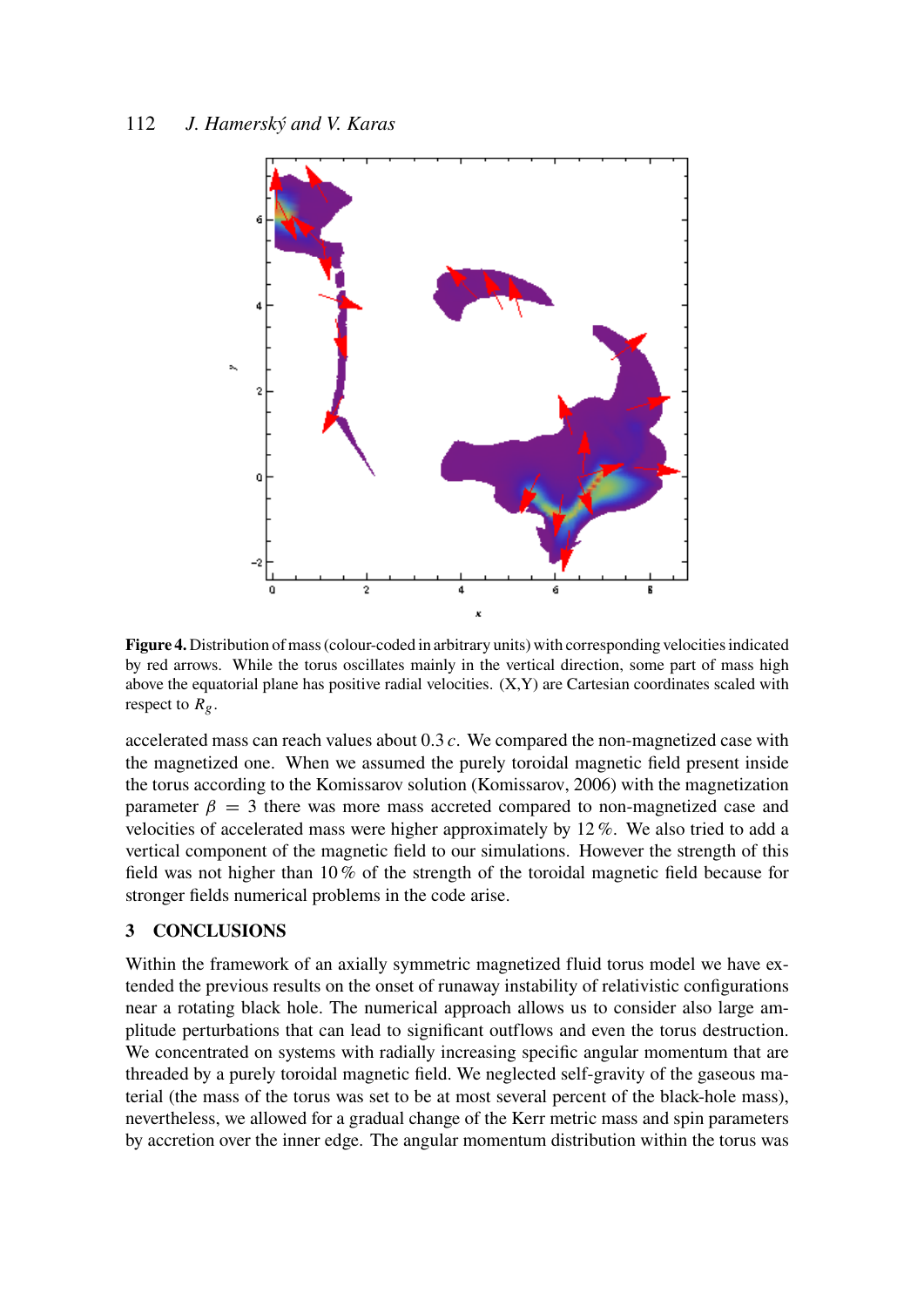also allowed to evolve, starting from the initial power-law profile. The mass transfer influences the location of the cusp of the critical configuration, which can lead to the runaway instability. The process of accretion is not perfectly monotonic, instead, there are changing phases of enhanced accretion rate and phases where the mass of torus remains almost constant. The overall gradual decrease of the torus mass is superposed with oscillations that can be seen by following the central density variations on the dynamical time-scale and the position of the centre of the torus. The oscillation amplitude is sensitive to the initial perturbation, but the frequency is not, namely, a small change of the metric coefficients does not affect the oscillation frequency. A large-amplitude perturbation leads to the torus complete destruction.

The toroidal magnetic field plays a more important role in the early phases of the accretion process until the perturbed configuration finds a new equilibrium or disappears because of the runaway instability. We showed that additional perturbations in the vertical direction can lead to relativistic outflows if the perturbations are strong enough so that the mass could get far from the equatorial plane. Otherwise the mass is accelerated dominantly in the radial direction and it moves back to the torus. We showed that the presence of magnetic field supports the acceleration of mass and consequently outflows can reach higher velocities. For further details see Hamerský and Karas (2014, in preparation).

#### ACKNOWLEDGEMENTS

We acknowledge support from the student project of the Charles University (GAUK 139810; JH) and the collaboration project between the Czech Science Foundation and Deutsche Forschungsgemeinschaft (GACR-DFG 13-00070J; VK). The Astronomical Institute has been operated under the program RVO:67985815.

#### **REFERENCES**

- Abramowicz, M., Jaroszynski, M. and Sikora, M. (1978), Relativistic, accreting disks, *Astronomy and Astrophysics*, 63, pp. 221–224.
- Abramowicz, M. A. and Fragile, P. C. (2013), Foundations of Black Hole Accretion Disk Theory, *Living Reviews in Relativity*, 16, p. 1, arXiv: 1104.5499.
- Abramowicz, M. A., Karas, V. and Lanza, A. (1998), On the runaway instability of relativistic tori, *Astronomy and Astrophysics*, 331, pp. 1143–1146, arXiv: astro-ph/9712245.
- Anile, A. M. (1989), *Relativistic fluids and magneto-fluids: With applications in astrophysics and plasma physics*, Cambridge University Press, Cambridge and New York.
- Balbus, S. A. and Hawley, J. F. (1991), A powerful local shear instability in weakly magnetized disks. I - Linear analysis. II - Nonlinear evolution, *Astrophys. J.*, 376, pp. 214–233.
- Blaes, O. M., Arras, P. and Fragile, P. C. (2006), Oscillation modes of relativistic slender tori, *Monthly Notices Roy. Astronom. Soc.*, 369, pp. 1235–1252, arXiv: astro-ph/0601379.
- Daigne, F. and Mochkovitch, R. (1997), Gamma-ray bursts and the runaway instability of thick discs around black holes, *Monthly Notices Roy. Astronom. Soc.*, 285, pp. L15–L19.
- Fishbone, L. G. and Moncrief, V. (1976), Relativistic fluid disks in orbit around Kerr black holes, *Astrophys. J.*, 207, pp. 962–976.